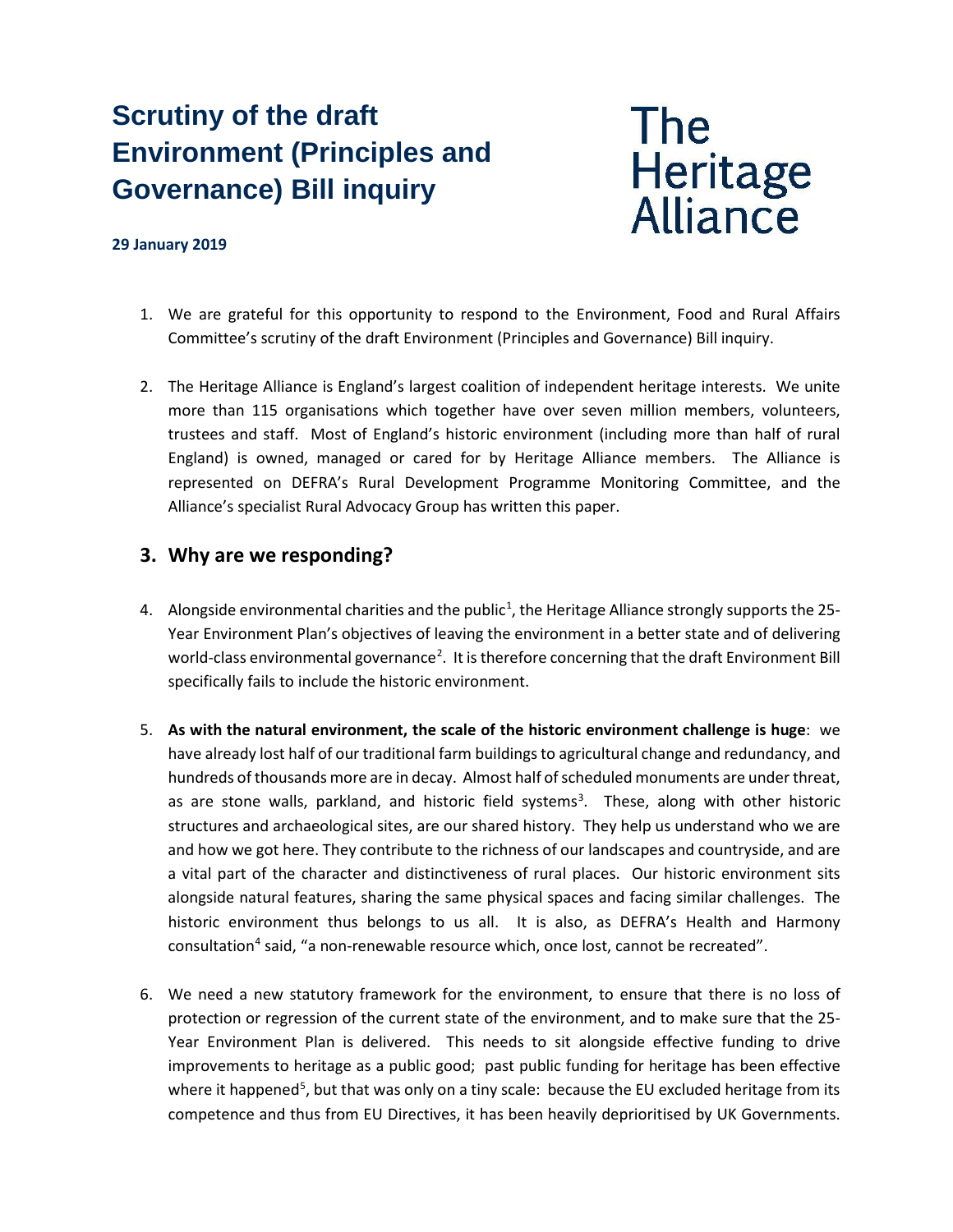Funding for the historic environment is now about % of 1 per cent of total funding under the CAP, or just ¾ of 1 per cent even of public goods funding.

- 7. The 25 Year Environment Plan forthrightly acknowledges these past problems, noting that "our failure to understand the full value of the benefits of environment and cultural heritage has seen us make poor choices. We can change that". The solutions it outlines − especially transferring funding away from direct payments to environmental public goods – can be transformational.
- 8. **Legislation – especially the Environment Bill – is crucial in ensuring that this ambition translates into action**. It must integrate the natural and historic environments; ensure a strong statutory framework; and ensure the setting of long-term objectives, targets, metrics, and monitoring to ensure targets are being met, and that effective measures will be taken if they are not. **The Bill needs to cover the 25 Year Environment Plan's sixth goal - "enhancing beauty, heritage and engagement…" - as effectively as (with other legislation) it coversthe other nine. The first draft section published in December 2018 does not yet do this**.

# **9. What the Principles and Governance part of the Environment Bill needs to deliver**

- 10. More specifically, the Principles and Governance part of the Environment Bill needs:
- 11. **A holistic definition of the environment**. In line with the 25-Year Environment Plan, and the Agriculture Bill and its Policy Statement<sup>[6](#page-4-5)</sup>, the Environment Bill needs to address the environment as a whole: it needs a statutory definition of the environment which explicitly covers both the historic and the natural environments. They are inseparable, and there are multiple benefits for both in managing them in an integrated way. The historic environment does not need to be within the remit of environmental law for the purposes of compliance, overseen by the new Office for Environmental Protection (OEP). But otherwise this parity of approach is essential throughout the Environment Bill, in the Environmental Principles, in the Statutory Policy Statement, and in the wider remit and powers of the OEP.
- 12. **A requirement for the 25-Year Environment Plan's sixth goal, heritage, landscape, and engagement, with effective indicators, to be included in the Secretary of State's annual reports on progress on the Plan** (see Bill clause 8).
- 13. **A requirement for that sixth goal, heritage, landscape, and engagement, with effective indicators, to be included in the OEP's annual state-of-the-environment reports** (clause 14).
- 14. **A requirement for the Secretary of State to include heritage, landscape, and engagement in every future Environmental Improvement Plan, as in the 25-year Environment Plan** (clause 9).

The Heritage Alliance is a company limited by guarantee registered in England and Wales, Registered No: 4577804 Registered Charity No. 1094793 Registered Office: 5-11 Lavington St, London SE1 0NZ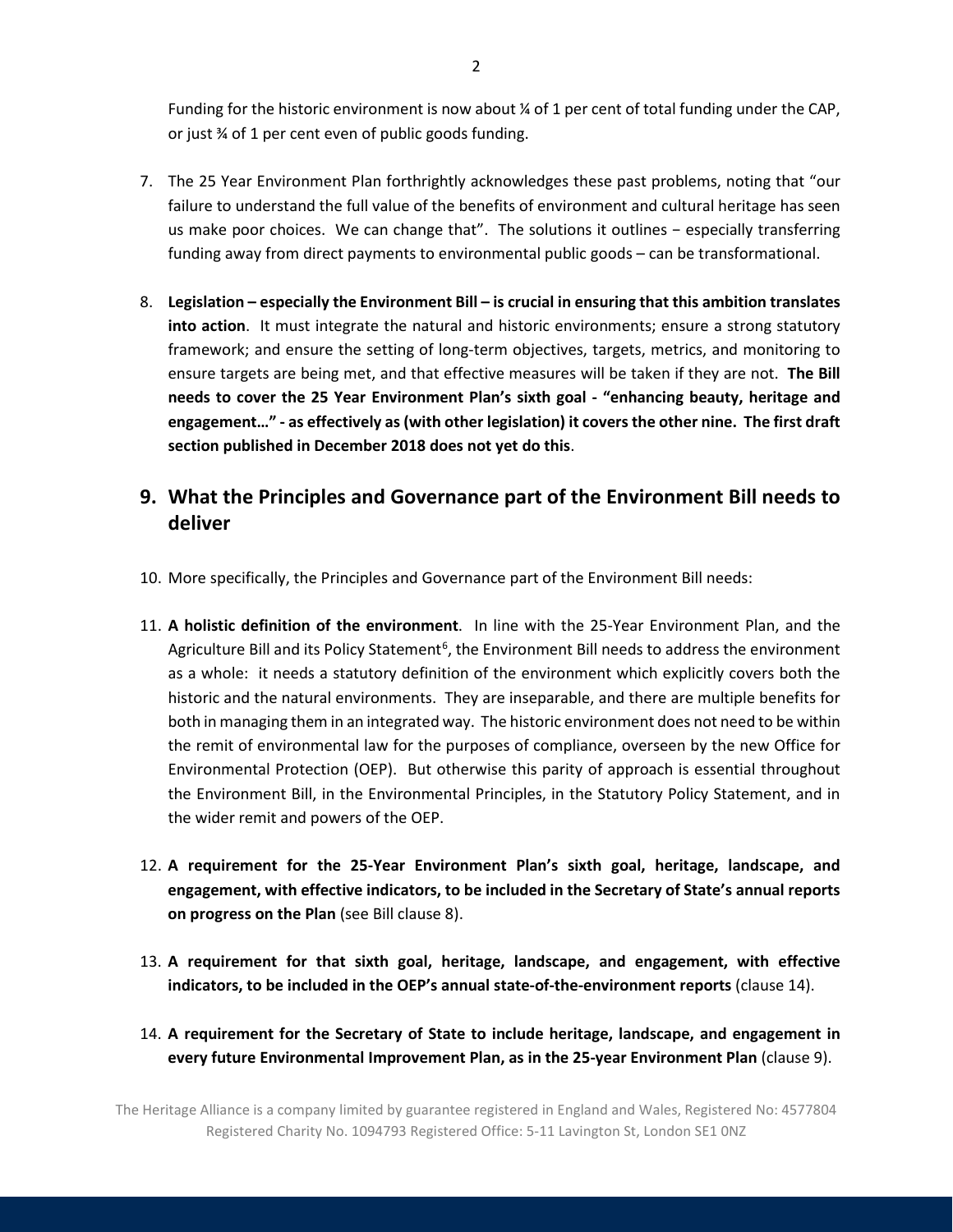15. **A requirement for the OEP to balance the historic and natural environments when giving advice to Ministers and issuing notices requiring action** (clauses 16-29). It is vital to ensure that the historic environment is properly taken into account, and also to avoid unintended consequences in which environmental enforcement leads to the physical destruction of heritage.

## **16.What the full Environment Bill needs to deliver**

- 17. **The full Bill to be published later in 2019 needs explicit reference to the historic environment as well as the natural environment in the Bill's headlines**. If it has sections on the other goals of the 25-Year Environment Plan, it needs a section on the historic environment and landscape. Legislation needs to be holistic, and driven by national need, and deliver on the ambition to be world-leading - not just recreate EU Directives.
- 18. **An explicit duty on Governments and public bodies to enhance the environment, including the historic environment**. The Bill needs to drive real improvement on the ground by identifying specific environmental characteristics (including historic environment, landscape, and engagement) that must be enhanced, and the Government must set clear and measurable targets against these characteristics to drive delivery and demonstrate that they are meeting their duty. **It also needs a strong legislative framework, with clear and funded enforcement mechanisms**.
- 19. **A requirement for mechanisms across the whole environment to establish robust baseline data (for example by expanding the SHINE database of heritage features already created by Natural England and Historic England), 'SMART' objectives, targets, interim milestones, and metrics, and effective annual public reporting mechanisms to ensure that the targets are being met, or that action is taken to ensure that they are**. Transparency and consultation are vital.
- 20. **A requirement on Governments to set multi-annual budgets that reflect the scale of financial need required by the policy objectives over the long term**.
- 21. **The OEP should be required to include sufficient heritage expertise in its governance and staffing**. The criteria for appointing Board members and other senior staff must ensure it has the right resource and specialist knowledge to deliver its remit for both natural and historic environments.
- 22. **Clarification of the sustainable development principle**. This needs to go beyond the basic principle of not compromising future generations, to specify the three objectives − environmental, economic, and social – of sustainable development. There are usually win-win solutions rather than unavoidable conflicts: the natural and historic environments cannot survive

The Heritage Alliance is a company limited by guarantee registered in England and Wales, Registered No: 4577804 Registered Charity No. 1094793 Registered Office: 5-11 Lavington St, London SE1 0NZ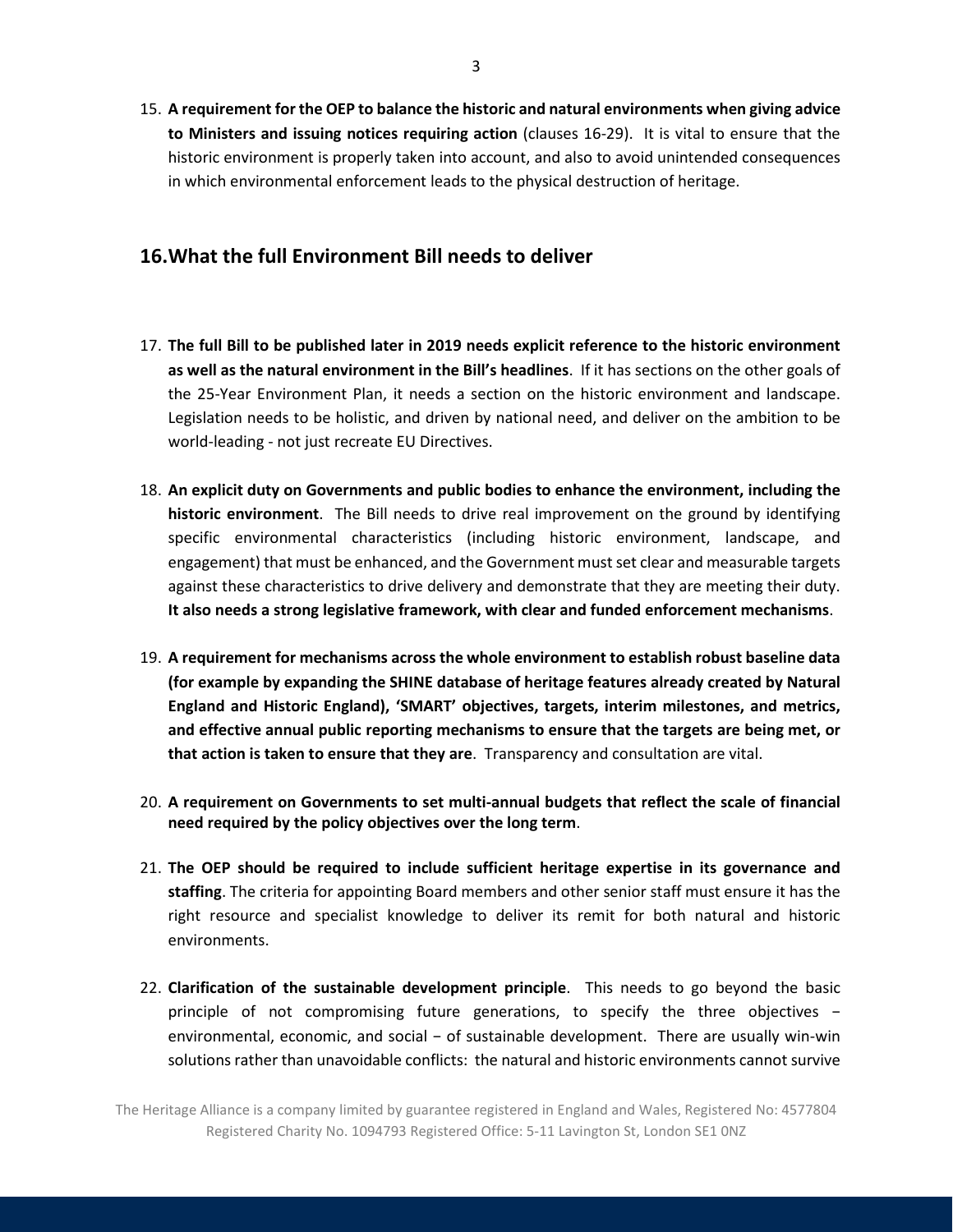without (i) economic activity to fund their management and maintenance, and (ii) public involvement and enthusiasm.

23. **Two clauses should be included in the heritage part of the longer Bill to fill specific gaps in protection which need primary legislation**.Firstly, there are gaps in the designation process which allow damage to heritage which is under consideration. **A clause in the Bill should provide for statutory interim protection during the listing and scheduling process, and a right of appeal after listing**. This has already been done in Wales. Secondly, **a clause is needed to allow the protection of a small number of nationally-important archaeological sites which cannot now be designated because they lack structures**[7](#page-4-6) .This has already been done in Wales and Scotland.

## **24.What other policy and legislation, including the Agriculture Bill, needs to deliver**

- 25. **A duty on Governments to have an environmental land management scheme (ELMS), underpinned by a delivery plan, targets, and indicators**. That duty should be based on the 25- Year Environment Plan goals, the environmental public goods listed in Clause 1(1) of the Agriculture Bill, national issues and needs, and public consultation. ELMS can and should be world-leading.
- 26. **If a Natural Capital approach is used, this must explicitly include the historic environment, or complementary methodologies like cultural capital should be used alongside or instead**[8](#page-4-7) .

## **27.Taking this forward**

- 28. **The historic environment has extensive public support**, demonstrated for example by membership of heritage organisations (seven million people belong to Heritage Alliance member organisations), formal and informal visits to heritage, and constant coverage in the media. That large constituency would be very concerned if the Bill failed to follow the lead of the 25-Year Environment Plan in giving parity to the natural and historic environments, and in ensuring that Government and the OEP will treat the historic environment as integral to, and as important as, the natural environment.
- 29. **DEFRA needs to work with all relevant stakeholders, including the Heritage Alliance, Historic England, and DCMS, to take this forward**. **Provided that happens, this approach has the potential to be transformative, to reverse decades of decline, and to achieve the aims of the 25- Year Environment Plan for both the natural and historic environments**. **The alternative is for**

The Heritage Alliance is a company limited by guarantee registered in England and Wales, Registered No: 4577804 Registered Charity No. 1094793 Registered Office: 5-11 Lavington St, London SE1 0NZ